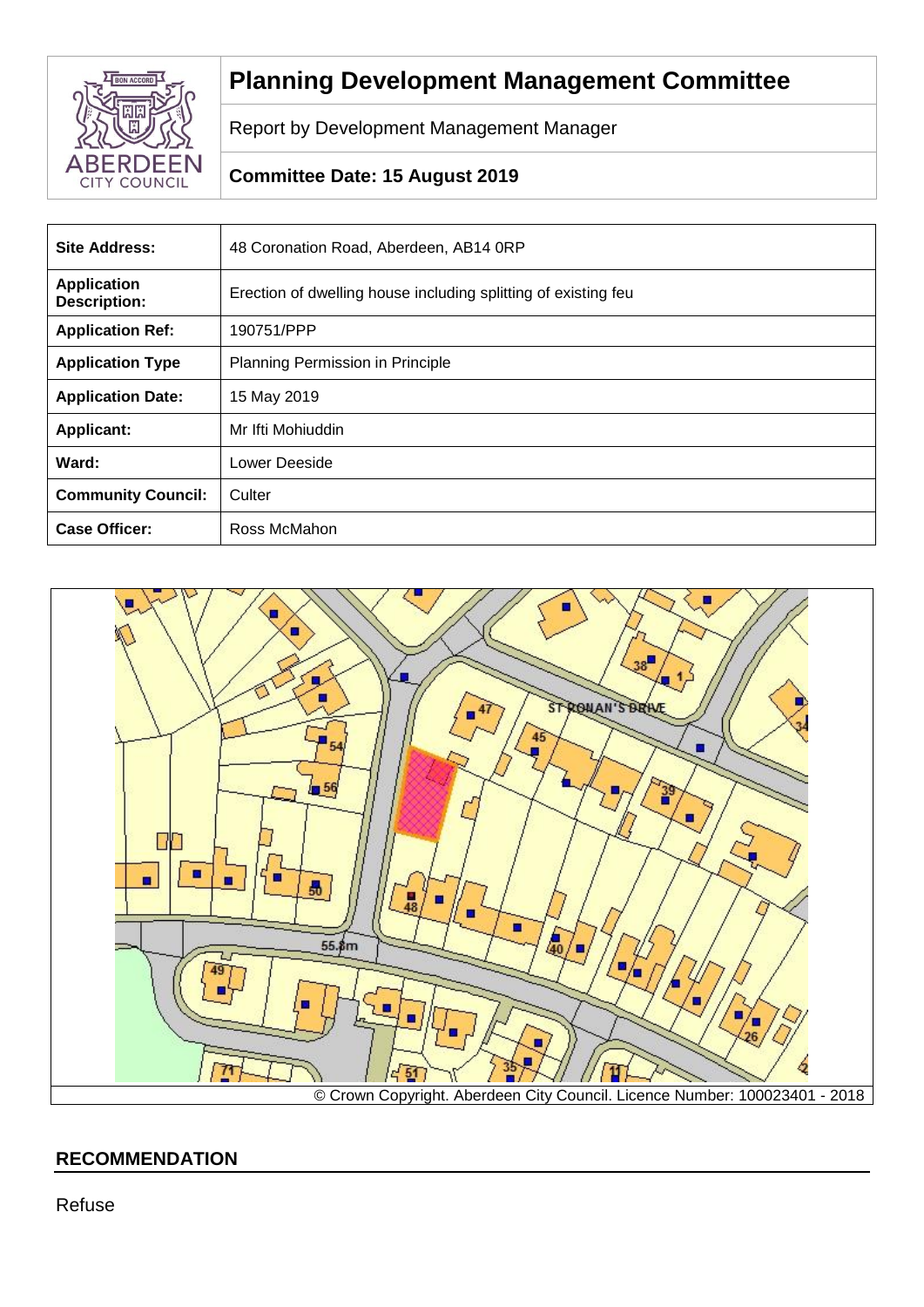# **APPLICATION BACKGROUND**

#### **Site Description**

The site forms part of an established residential area located within the settlement of Peterculter. The site extends to approximately 308sq.m. and comprises a significant portion of the private rear garden ground associated with 48 Coronation Road. The site is enclosed by a c.2m high timber fence on its west, north and east boundaries, beyond which lies Crown Crescent, the garden ground of 47 St. Ronan's Drive and that of 46 Coronation Road, respectively. The application site is located within a 'residential area' as identified in the Aberdeen Local Development Plan proposals map.

# **Relevant Planning History**

None relevant.

# **APPLICATION DESCRIPTION**

# **Description of Proposal**

Planning permission in principle is sought to split the feu of 48 Coronation Road and to erect a detached and independent private dwellinghouse, including the formation of associated areas of landscaping, access and car parking.

Details in relation to the design and layout of the proposed dwelling and its associated infrastructure have been submitted with the application, however, it is stated that such details are indicative and therefore are not under consideration as part of this application.

# **Supporting Documents**

All drawings and supporting documents listed below can be viewed on the Council's website at: [https://publicaccess.aberdeencity.gov.uk/online-](https://publicaccess.aberdeencity.gov.uk/online-applications/applicationDetails.do?activeTab=documents&keyVal=PQXOFDBZFQ400)

[applications/applicationDetails.do?activeTab=documents&keyVal=PQXOFDBZFQ400.](https://publicaccess.aberdeencity.gov.uk/online-applications/applicationDetails.do?activeTab=documents&keyVal=PQXOFDBZFQ400)

• Design Statement

# **Reason for Referral to Committee**

The application has been referred to the Planning Development Management Committee because it has been the subject of more than five formal timeous letters of representation that express concern about the proposal.

# **CONSULTATIONS**

**ACC - Roads Development Management Team** – Notes that the indicative parking provision is considered acceptable. Queries the dimensions of the driveway and carport area, driveway material and refuse storage arrangements. Notes that no loose material should be used within 2m of the adopted footway and that surface water should be contained within the site. If development was to go ahead, a dropped kerb would be constructed by ACC at the applicant's expense. The existing fence would need to be lowered adjacent to the driveway to allow for adequate visibility splays. No objection in principle.

**Scottish Water** – Notes that there is sufficient water and foul waste capacity at the Invercannie Water Treatment works and Nigg Water Water Treatment Works, respectively. A formal connection application should be submitted to Scottish Water following any detailed approval granted by the planning authority. Notes that the proposal would potentially impact existing Scottish Water assets and that the applicant must identify any potential conflict with its Asset Impact Team directly. No objection.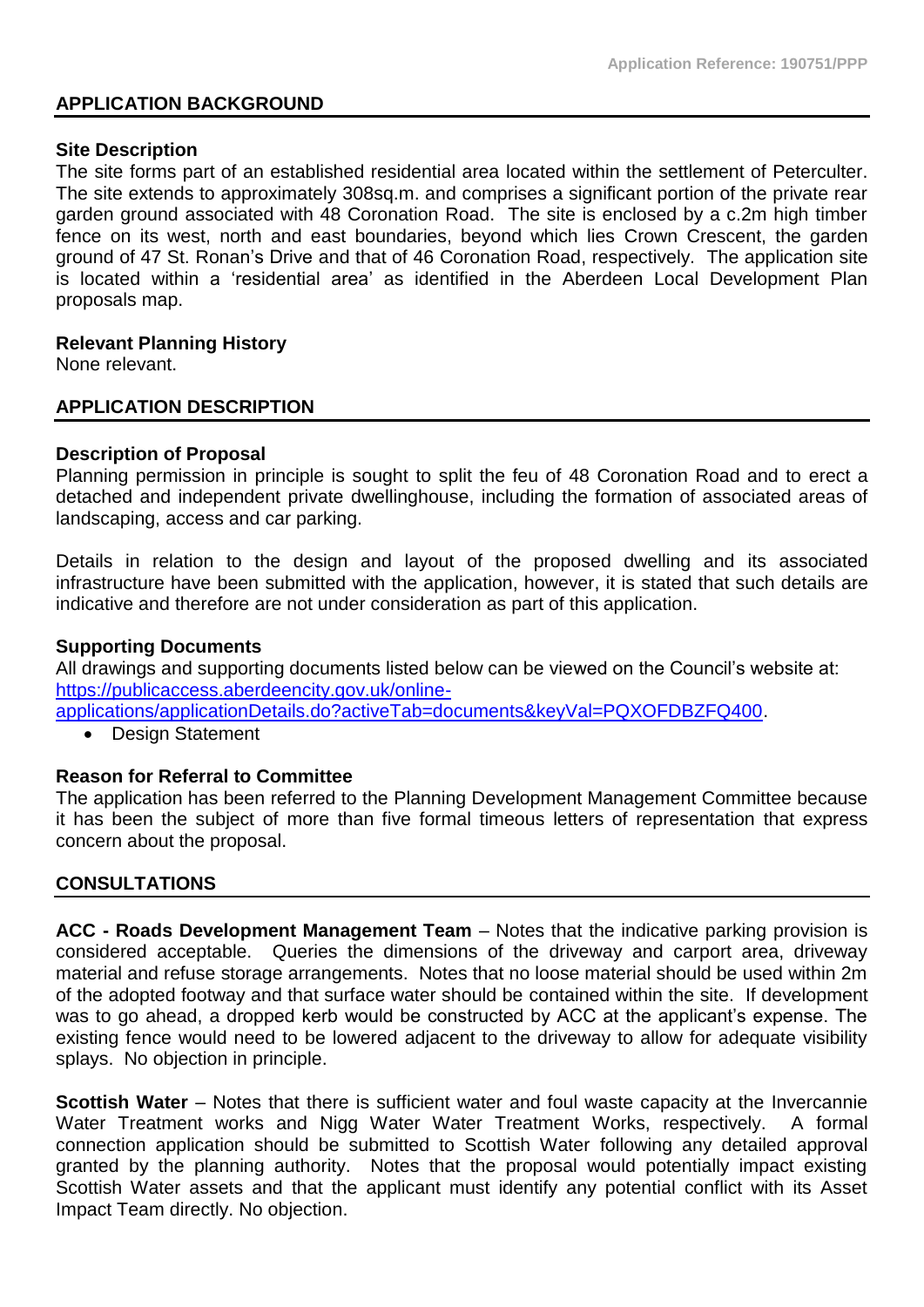**ACC - Waste Strategy Team** – The dwelling would be provided with the necessary bins for general, recyclable, garden and food waste. The cost of such provision would be charged to the applicant. Notes that the applicant must contact *ACC – Waste Strategy* at least one month before first occupation. Provides general information and advice in respect of waste collection arrangements. No objection.

**Culter Community Council** – Considers that the feu in question is of sufficient size to be split, and thus suitable in accommodating a modest dwelling. Raises issues in relation to scale and location, noting that it is unclear whether the proposal would meet the requirements for privacy, sunlight and overshadowing as set out in Supplementary Guidance, in respect of adjacent houses. Suggests a number of modifications to the scheme including locating the dwelling further southwest in the divided feu and limiting its height to one-and-a-half storeys. Notes the potential conflict with existing Scottish Water assets. Objects to the proposal unless assurances can be made.

# **REPRESENTATIONS**

The application has received a total of sixteen timeously received letters of representation comprising ten objections and six letters of support. The material and non-material planning matters raised are summarised below:

# **Material considerations:**

- **•** Loss of privacy:
- **EXEC** Loss of daylight;
- Overbearing and overshadowing development;
- Overdevelopment:
- Overall height and scale;
- **•** Presence of an aqueduct running through the site;
- Road safety hazard at Y-junction/congested parking.

#### **Non-material considerations:**

- Loss of a view to surrounding property;
- **•** The development is a 'money making scheme';
- The wider community should be notified of the planning application;
- The applicant has difficultly managing such a large garden and thus the application should be approved;
- Adjacent roads are in poor condition which would be worsened as a result of construction traffic;
- The applicant is of good character and moral standing;
- The provision of care and emotional support from family as part of Asian Culture;
- Precedent.

# **MATERIAL CONSIDERATIONS**

#### **Legislative Requirements**

Sections 25 and 37(2) of the Town and Country Planning (Scotland) Act 1997 require that where, in making any determination under the planning acts, regard is to be had to the provisions of the Development Plan and that determination shall be made in accordance with the plan, so far as material to the application unless material considerations indicate otherwise.

# **Aberdeen City and Shire Strategic Development Plan (2014) (SDP)**

The purpose of the SDP is to set a spatial strategy for the future development of the Aberdeen City and Shire. The general objectives of the plan are promoting economic growth and sustainable economic development which will reduce carbon dioxide production, adapting to the effects of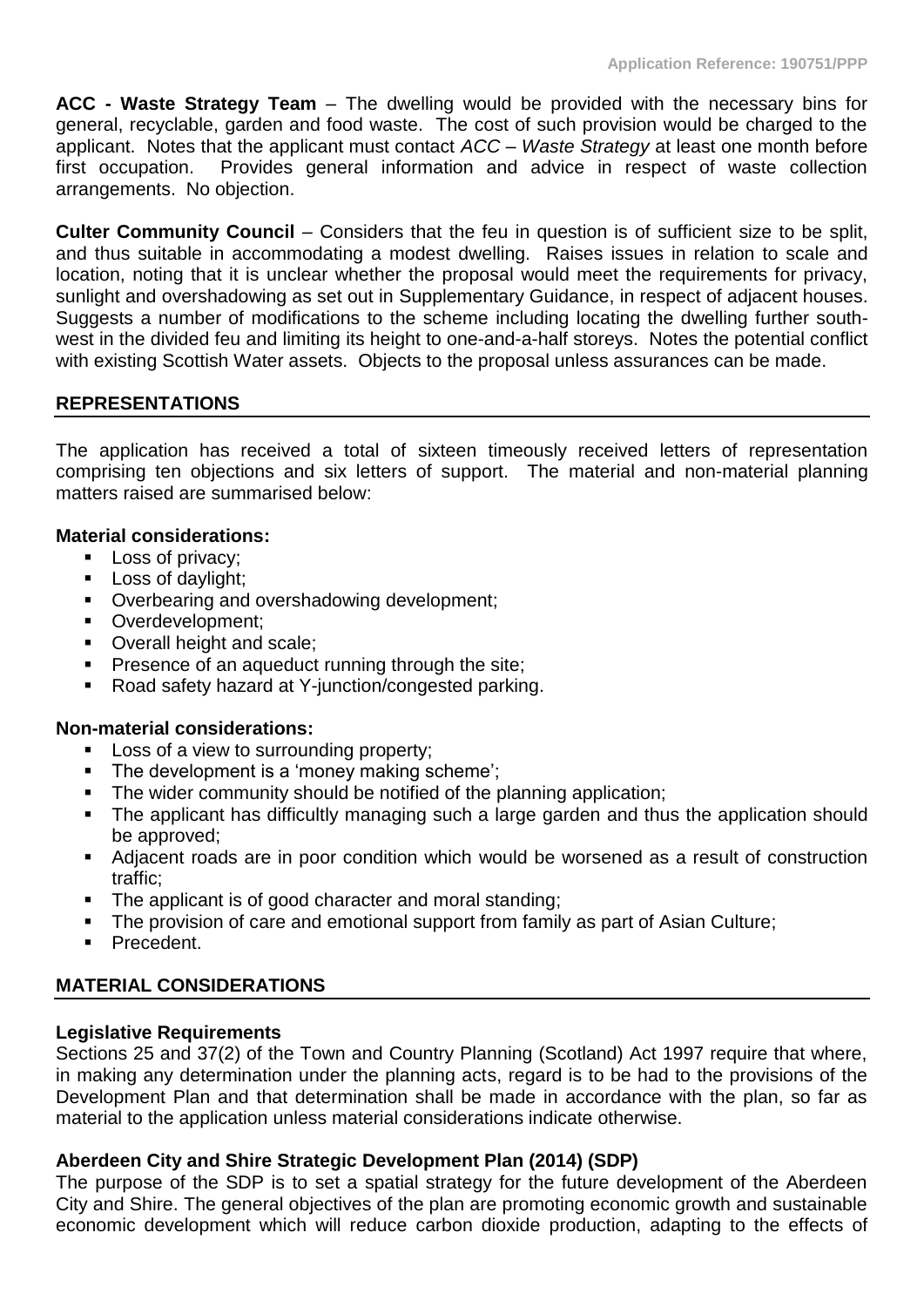climate change, limiting the use of non-renewable resources, encouraging population growth, maintaining and improving the region's built, natural and cultural assets, promoting sustainable communities and improving accessibility.

From the 29 March 2019, the Strategic Development Plan 2014 will be beyond its five-year review period. In the light of this, for proposals which are regionally or strategically significant or give rise to cross boundary issues between Aberdeen City and Aberdeenshire, the presumption in favour of development that contributes to sustainable development will be a significant material consideration in line with Scottish Planning Policy 2014.

The Aberdeen City Local Development Plan 2017 will continue to be the primary document against which applications are considered. The Proposed Aberdeen City & Shire SDP 2020 may also be a material consideration.

# **Aberdeen Local Development Plan (2017) (ALDP)**

- Policy H1: Residential Areas
- Policy D1: Quality Placemaking by Design
- Policy D2: Landscape
- Policy T2: Managing the Transport Impact of Development
- Policy R6: Waste Management Requirements for New Development
- Policy R7: Low & Zero Carbon Build & Water Efficiency
- Policy CI1: Digital Infrastructure

# **Supplementary Guidance (SG)**

- The Sub-division & Redevelopment of Residential Curtilages SG
- Landscape SG
- Resources for New Development SG
- **EXEC** Transport and Accessibility SG

# **Other Material Considerations**

■ Road and pedestrian safety

# **EVALUATION**

#### **Remit of Assessment**

Submitted with the application is a fully detailed scheme for a proposed dwelling, including a general layout, floor plans, elevations, access and landscaping arrangements. It should be noted however that such details are indicative and as such cannot form part of the following assessment, which considers the acceptability of the principle of the proposal only. As such, the submitted scheme represents a theoretical design solution for the site, the merits of which are not under consideration here. In the event that planning permission in principle is approved, it would be for the applicant to submit a satisfactory detailed scheme as part of an application (or applications) for Matters Specified in Conditions.

# **Principle of Development**

The *ALDP* proposals map shows the entirety of the site being located within a 'residential area'. *Policy H1 (Residential Areas)* applies to development within such areas, and states that a proposal for new development will be approved in principle if it:

- 1. does not constitute overdevelopment;
- 2. does not have an unacceptable impact on the character and amenity of the surrounding area;
- 3. does not result in the loss of valuable and valued areas of open space; and
- 4. Complies with *Supplementary Guidance*.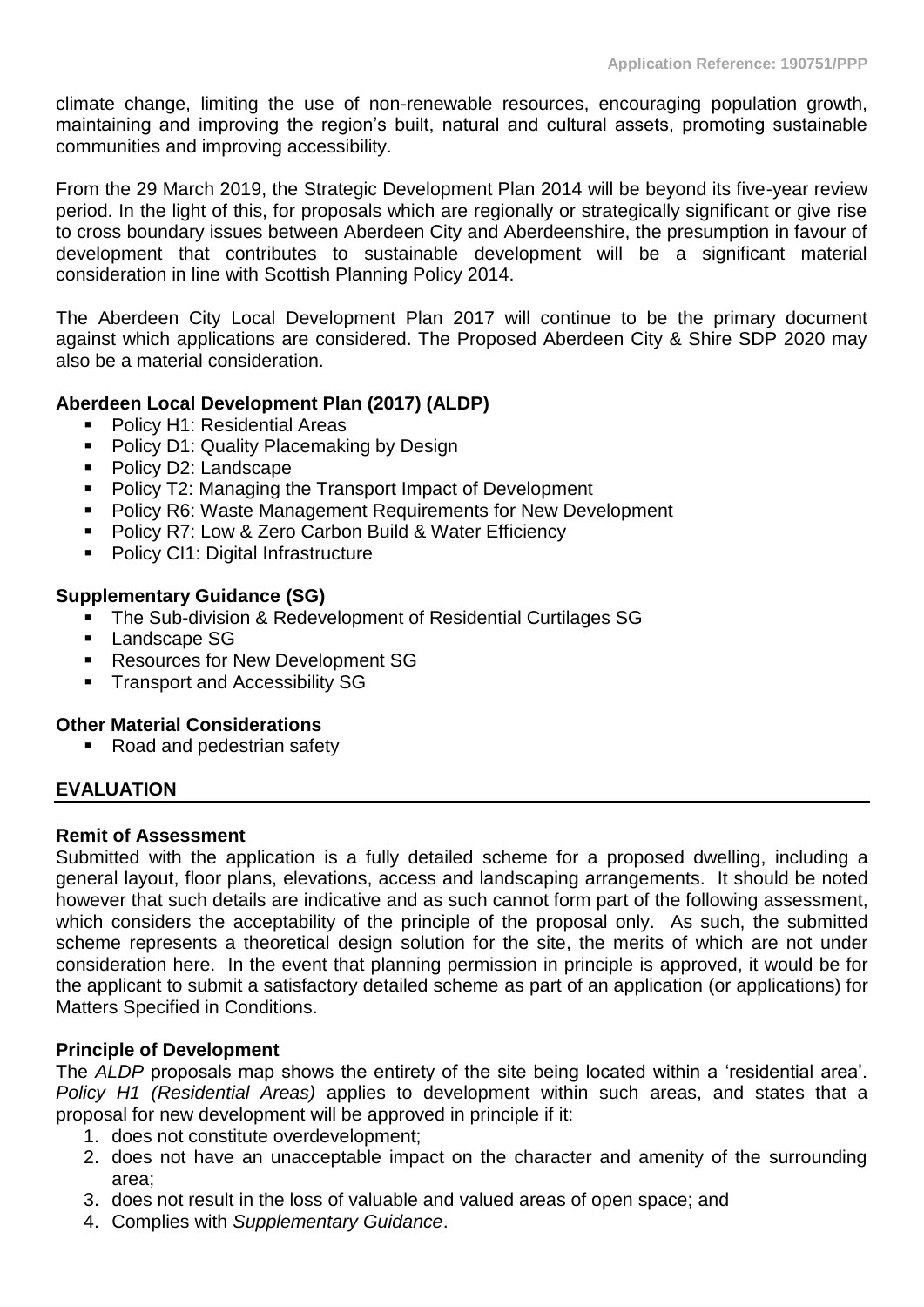There would be no loss of 'open space' given the nature of the proposal, in that it relates to the subdivision of an established and private residential feu. Therefore, in terms of establishing the acceptability of the principle of the proposal in the context of *Policy H1*, provisos 1, 2 and 4, as set out above, are applicable. Where appropriate, such matters are discussed in the context of the Council's relevant *SG* documents, which, in the case of this proposal, is *The Sub-division & Redevelopment of Residential Curtilages*, hereafter referred to as *SG*.

#### Overdevelopment, Character and Amenity

An assessment as to whether to proposal would amount to 'overdevelopment' of the site and/or result in an unacceptable impact on the 'character and amenity' of the surrounding area for the purposes of assessment against *Policy H1* and *SG* cannot be fully made due to the nature of the application and lack of information pertaining to design and footprint of the proposed dwelling. Nevertheless, a general assessment can be undertaken, taking into account the nature of the site, its form, the footprint and plot ratio/density of both the host property and that of the surrounding area, which determines its established spatial character and built form. Accordingly, a sound understanding of the immediate and wider spatial context and character of the area is key to establishing the acceptability of the proposal – a key requirement of the *SG.* Consideration must be given to compatibility of the resultant feu of the host building and that of the proposed in the context of the wider area. This approach is reinforced through *Policy D1 (Quality Placemaking by Design)* which, relevant to this application, states that all development must have a strong and distinctive sense of place which is a result of context appraisal.

The host property is orientated south-west facing onto Coronation Road; a long and sweeping distributor road characterised on its northern side by relatively uniformly designed and spaced one-and-a-half-storey semi-detached dwellings. Such properties have long and narrow rear gardens, with dwellings in this location covering between 10-20% of their respective plots (footprint). The context to west and north of the site i.e. Crown Crescent and St. Ronan's Drive, respectively, differs somewhat, where smaller feus and higher plot ratios can be found, ranging between 20-25%. The proposal would result in a significant reduction the host property's feu and thus its plot coverage would increase from 10% to 21%, reflective of that found within the surrounding area. The newly formed feu would total approximately 308sq.m., again, in terms of overall plot size, this figure would not be drastically out of context with that of the surrounding area, albeit at the lower end of the range.

Notwithstanding, the prevailing character within the immediate area is, as is typically the case within many suburban contexts, set by properties with their principal, public facing elevations orientated towards their respective streets, with private gardens located to the rear. The Council's *SG* states that new dwellings must respect the established pattern of development formed by the relationship between buildings and their surrounding spaces (gardens etc.) and reflect the density of the surrounding area. While it is accepted that detailed proposal could achieve a density akin to that found within the wider area, the proposal fails to comply with *Policy D1,* the relevant provisos of *Policy H1* and the associated *SG* on that grounds that any conceivable layout would be incapable of respecting the established pattern of development as a result of the the shape, depth and orientation of the application site relative to the Crown Crescent. The dwelling would either be orientated north-south, with its side facing onto Crown Crescent and garden ground located to the south (as is shown), or, it would have its principal elevation facing onto Crown Crescent with its garden ground located to the side, rather than the rear. Both options fail to respect the character of the surrounding area.

In conclusion, the proposal, in principle, is considered unacceptable in that it fails to comply with proviso 2 and 4 of *Policy H1 (Residential Areas)* and *Policy D1 (Quality Placemaking by Design)* of the *ALDP*.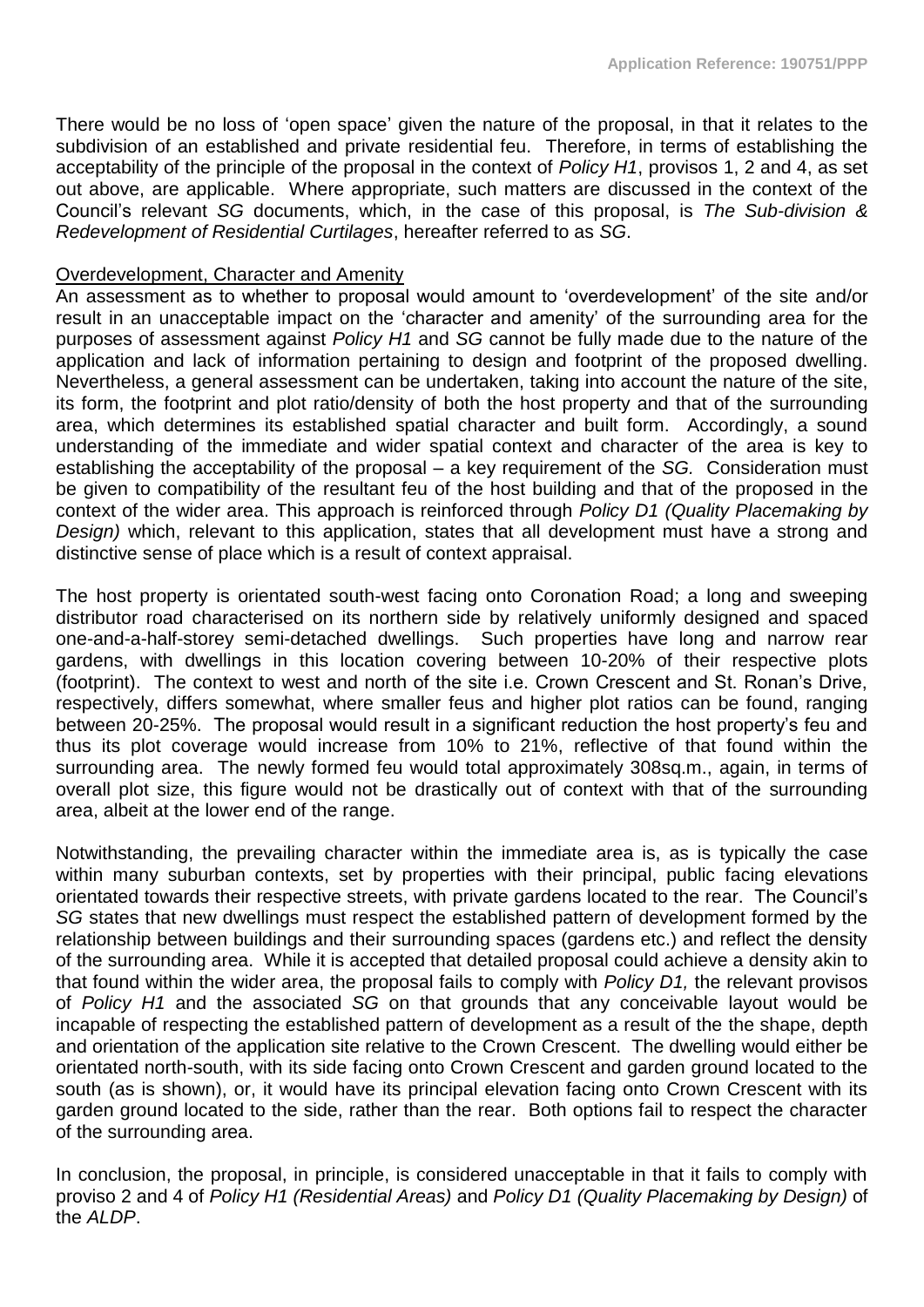# **Road and Pedestrian Safety**

The Council's Roads Development Management team raised no concerns on safety grounds, provided that adequate on-site parking provision is made within the site and that suitable visibility splays are provided as part of the detailed proposal. In the event that the application was approved, such matters would be secured by way of a condition.

#### **Other Matters**

In the event that the application was approved, detailed matters pertaining to design (including layout, orientation, size, scale, and materials etc.), landscaping (soft and hard landscaping proposals etc.), vehicular access and parking provision, waste provision, low and zero carbon and water efficiency measures and digital infrastructure would be controlled by way of conditions added to the consent. As such, either in whole or in part, it is accepted that the development could reasonably satisfy the following *ALDP* policies and their respective and associated *SG*  documents.

- *Policy D2 (Landscape)*;
- *Policy T2 (Managing the Transport Impact of Development);*
- *Policy R6 (Waste Management Requirements for New Development);*
- *Policy R7 (Low & Zero Carbon Build & Water Efficiency)*;
- *Policy CI1 (Digital Infrastructure).*

# **Matters Raised in Representations**

Of the matters raised in representations (including Culter Community Council's consultation response) that are material planning considerations, the following comments are made:

- 1. In respect of loss of privacy/overlooking, daylight and sunlight (overshadowing), no fixed details pertaining to the size, scale, orientation, or layout of the dwelling are being considered as part of this application, although it is acknowledged that a dwelling situated within the site could raise issues in respect of amenity. Such matters would, in the event that the application was approved, be assessed as part of the assessment of an application, or applications, for Matters Specified in Conditions. The applicant would have to demonstrate compliance with the relevant policies and *SG* in ensuring that residential amenity is suitably maintained.
- 2. The Council's Roads Development Management team does not object to the principle of the proposal on road safety grounds, provided that adequate on-site parking provision is made within the site and that suitable visibility splays are provided as part of the detailed proposal.
- 3. With regards to the potential impacts on existing foul/surface water drainage running through the site, Scottish Water does not object to the proposal in principle, and highlights the requirement for the applicant to contact its Asset Impact Team to establish any potential conflicts. Such technical matters would not preclude planning permission in principle from being granted, with further investigation required at a later stage in the consenting process.

#### **Strategic Development Plan**

In terms of assessment against the Strategic Development Plan, due to the small-scale nature of this proposal, the proposed development is not considered to be strategic or regionally significant, or require consideration of cross-boundary issues and, therefore, does not require detailed consideration against the SDP.

#### **RECOMMENDATION**

Refuse

**REASON FOR RECOMMENDATION**